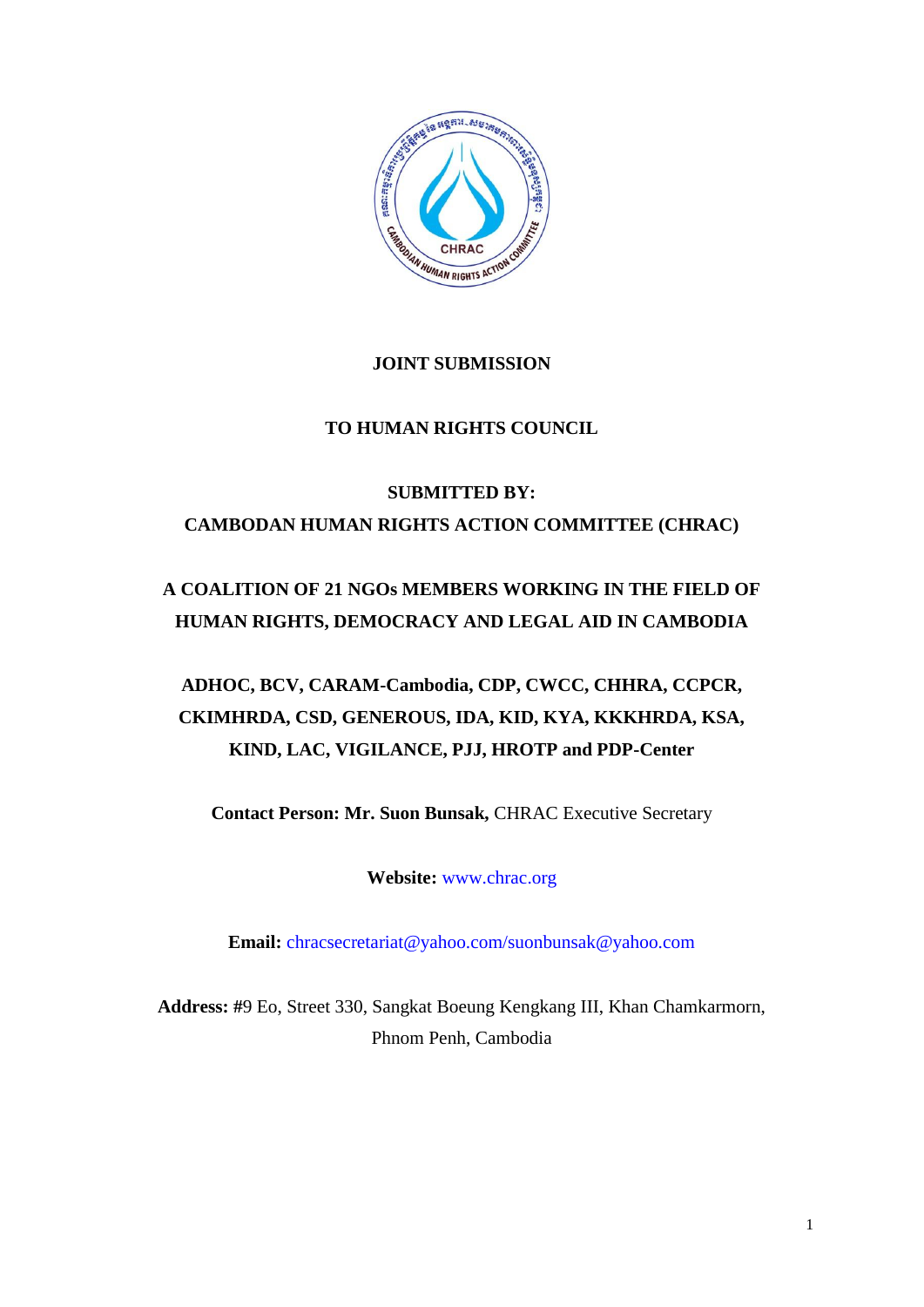#### **NGOs' Joint Submission to the Universal Periodic Review of the United Nations Human Rights Council**

#### **Introduction**

-

- 1. The Kingdom of Cambodia will be under the  $2<sup>nd</sup>$  Cycle of the United Nations Human Rights Council's Universal Periodic Review (UPR) in 2014 in Geneva, after the  $1<sup>st</sup>$  cycle was concluded in early 2010. The Human Rights Council issued 91 recommendations to the Cambodia during the first review and the Cambodia has accepted all of these recommendations. The  $2<sup>nd</sup>$  cycle of the UPR in the coming year is a very good opportunity for Cambodia to report on its actions taken and show its commitment to the implementation of those recommendations.
- 2. During this UPR process, the Cambodian Human Rights Action Committee (CHRAC),  $^1$  a coalition of Cambodian NGOs and associations working in the fields of human rights, democracy and legal aid in Cambodia is tasked to coordinate a joint submission on the issue of legal and judicial reform in Cambodia. This document is the result of that effort.

# **A. Legal and Policy Framework:**

- 3. Legal and judicial reform has been a stated priority of Cambodia since 2002. Cambodia established the Council for Legal and Judicial Reform (CLJR) in June of that year, and adopted a legal and judicial reform strategy in 2003. The strategy includes a plan of action for legal and judicial reform in 2005. Much of the reform plan is aimed at giving expression to the provisions of the Cambodian Constitution. The Constitution is the supreme law of the country and spells out, along with specific provision for various human rights protection, the general conceptual aspiration on the issue of separation of governmental powers and the independence of the judiciary.
- 4. Article 31 of the Cambodian Constitution provides that "*the Kingdom of Cambodia shall recognizes and respects human rights as enshrined in the United Nations Charter, the Universal Declaration of Human Rights and all treaties and conventions related to human rights, women's rights and children's rights*." The constitutional aspiration is a strong point in ensuring the Kingdom's commitment to uphold and apply human rights treaties<sup>2</sup> it has ratified. The Constitution further recognizes the separation of powers is fundamentally important for the democratic society; the executive, the legislative, and the judiciary and it also states that judicial independence shall be guaranteed by the Supreme Council of Magistracy.<sup>3</sup>
- 5. Furthermore, the 2008-2013 National Strategic Development Plan (NSDP) clearly spells out that the issue of legal and judicial reform is very significant to the Cambodian government, and calls for accelerating this reform process among other priorities. In doing so, the CLJR is tasked to implement and monitor the implementation of the Plan of Action of Legal and Judicial Reform and ensure that Joint Monitoring Indicators (JMIs)<sup>4</sup> on the

<sup>&</sup>lt;sup>1</sup> The NGO members of CHRAC include: ADHOC, BCV, CARAM Cambodia, CCPCR, CDP, CHHRA, CKIMHRDA, CWCC, GENEROUS, HROTP, IDA, KID, KIND, KKKHRDA, KSA, KYA, LAC, PDP, PJJ and VIGILANCE

<sup>2</sup> Six human rights treaties (ICCPR, ICESCR, ICERD, CRC, CAT, and CEDAW) have been already ratified by Cambodia. See more on:<http://cambodia.ohchr.org/EN/PagesFiles/TreatyReportingIndex.htm>

<sup>3</sup> Articles 128, 130, 132 of the Constitution of the Kingdom of Cambodia (1993)

<sup>&</sup>lt;sup>4</sup> JMIs are agreed by the Cambodian government and the donors on certain indicator that the legal and judicial reform is well implemented. See more: *Secretariat of Council for Legal and Judicial Reform: "Joint Monitoring Indicators on Legal and Judicial Reform"*, (April 2009)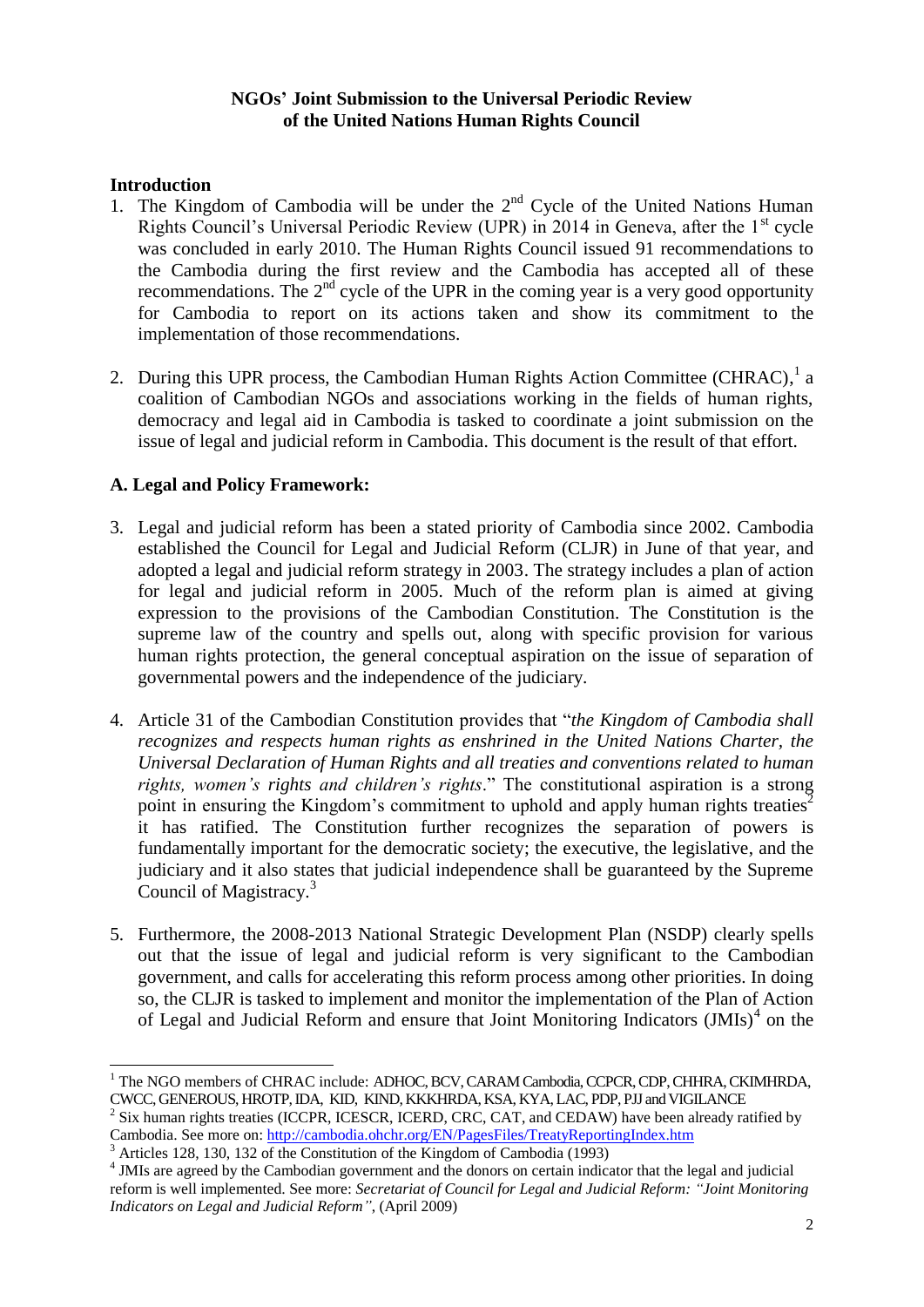reform are well implemented and to assist the government in addressing the legal and judicial reform issues.

# **B. Key Issue of legal and judicial reform in Cambodia**

6. There are many significant issues concerning the rule of law and judicial reform in Cambodia raised in the Human Rights Council's recommendations during the first UPR cycle. A number of recommendations have been achieved by the Cambodian Government and its relevant institutions; however, there are many recommendations concerning the rule of law and judicial reform remaining to be implemented and these need to be considered by the Human Rights Council during the second cycle of UPR for Cambodia. We therefore will highlight some of these issues, proposing relevant recommendations accordingly.

#### *i. Lack of effective law enforcement and absence of independent institutions to protect people's rights*

- 7. Enforcement of human rights in Cambodia is weak. Although the government has shown commitment to strengthen the application of enacted laws, several independent institutions necessary to the protection of people's rights are absent. These include a national human rights institution, a national preventive mechanism following the Paris Principle. To date, we have the Government's Cambodia Human Rights Committee (CHRC) and the Parliament's Human Rights Commissions, but both institutions lack critical elements of independence and has limited real authority to address human rights abuses allegedly committed by State actors. (CHRC is under the direction of the same figure that managed the state's Anti-Corruption Unit, who is a long-standing personal advisor to the Prime Minister.) In practice their competence is limited to acting as intervention bodies in cases where complaints are made to relevant ministries and institutions. Few of the cases they engage in generate results that are satisfactory to victims, despite the complementary efforts by human rights NGOs. The lack of enforcement of human rights provisions could result from many factors, including corruption among officers such as police, military police, soldiers and the judiciary; lack of proper training, insufficient salaries, and systemic weaknesses. Moreover, the fact that many human rights violations occur in contexts where the rights exercised (whether to property, expression, assembly, etc.) are seen as opposing the State's program of economic development. So there is a question of political will.
- 8. The situation is considered to be critical and alarming for the Cambodian public, civil society and development partners. Although the Government has identified the need to strengthen the judiciary and the rule of law in this country through positive legal and judicial reform strategies, the lack of coordination and the slow pace of their implementation by the Council for Legal and Judicial Reform (CLJR) have impaired movement towards a well-functioning, independent and trusted judiciary in this country.

#### 9. **Recommendations:**

- The Government should continue discussion on the creation of an independent National Human Rights Commission that will deal with human rights issues in the country, supporting the creation of the ASEAN Intergovernmental Commission on Human Rights (AICHR). If this new national human rights body is established, it shall have a mandate to investigate, in close cooperation with civil society organizations, human rights abuse allegations committed by state actors within Cambodia.
- The Government shall allocate adequate budgets for proper trainings to law enforcement officers and make further efforts to continue legal awareness of the new laws particularly the new Penal Code, Criminal Procedure Code, Anti-Corruption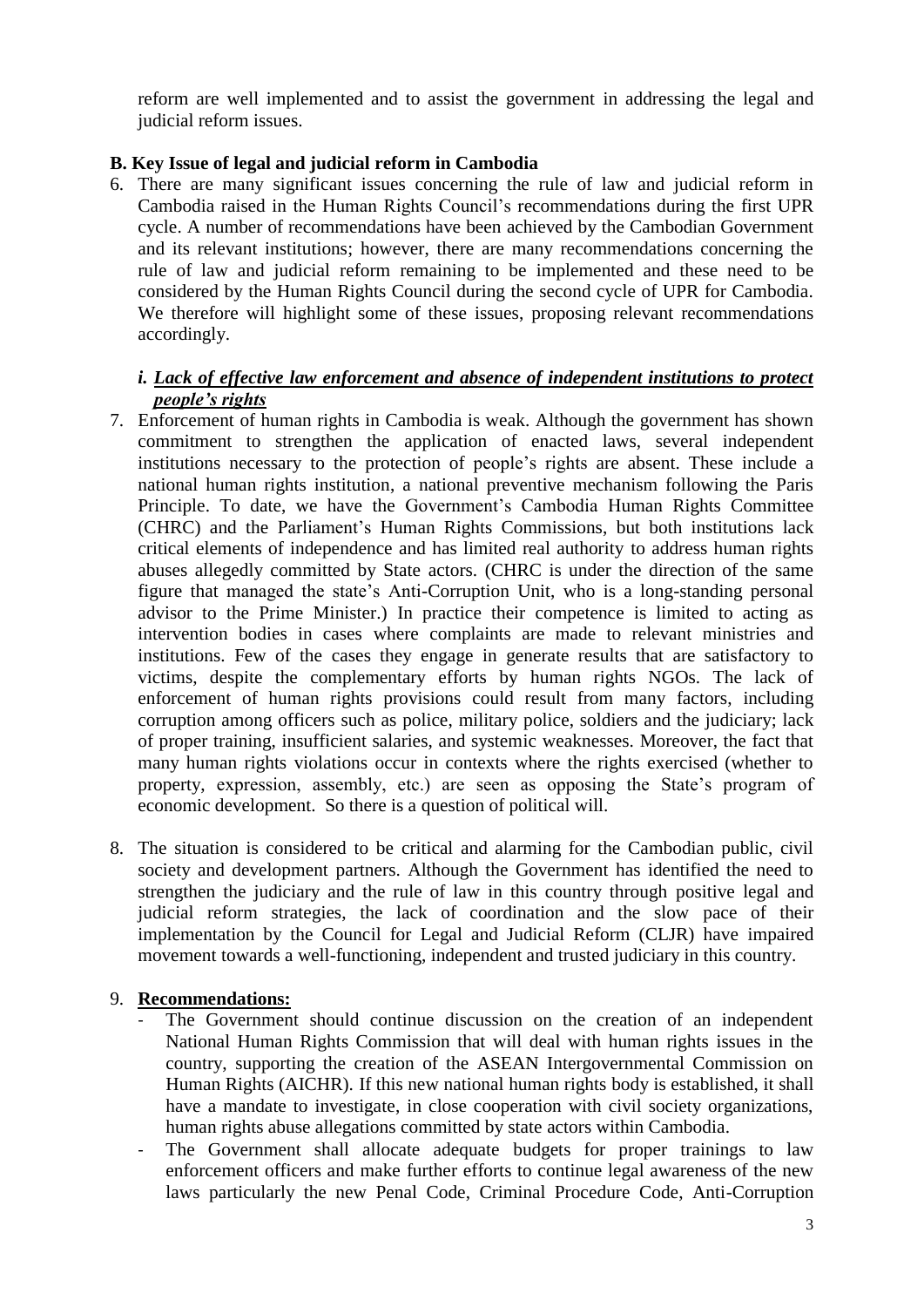Law, Civil Code and Civil Procedure Code. Training should specifically include limits on the application of criminal and other legal provisions necessary to respect international human rights standards. Likewise, training on criminal procedure must include international standards that provide procedural rights and protections to a criminal accused beyond what exists within the four-corners of that Code.

- The Government should continue its efforts to promote and protect human rights and to strengthen good governance and respect for the rule of law; continue to strengthen the rule of law and good governance as a means to help enhance human rights promotion and protection within the country pursuant to its international human rights obligations. To provide the protections of further independent institutional mechanisms, the Royal Government of Cambodia should accede, by 30 June 2014, to the First Optional Protocol under the International Covenant on Civil and Political Rights.
- The Government expressly include in the future iterations of the National Strategic Development Plan (NSDP) for the period 2014-2018 (and any successor plan with a different name), as priority objectives, all reform targets that remain less than 100% accomplished in the Legal and Judicial Reform Action Plan, and all the accepted recommendations generated under the UPR that have not been objectively fulfilled. Currently Legal and Judicial Reform component is not incorporated in the current draft of the NSDP 2014-2018.

#### *ii. Slow progress of adoption of fundamental laws for strengthening the judiciary*

- 10. The NGOs welcome the adoption of Penal Code in 2009 and Anti-Corruption Law in 2010, consistent with the recommendations of Human Rights Council. However, we are disappointed in the slow progress toward adoption of fundamental laws that are meant to guarantee the independence and impartiality of judiciary and help strengthen the legal and judicial reform we suggested in the  $1<sup>st</sup>$  cycle of the UPR. These fundamental laws include Law on Organization and Functioning of the Courts and Prosecutions; Law on Amendment of the Supreme Council of Magistracy and Law on Statute of Judges and Prosecutors. Despite the fact that these laws are fundamental to the strengthening of the judiciary and its functional independence, the government has shown little commitment to hasten the adoption of these laws, all of which have remained in draft for many years.
- 11. By mid-2013, it is reported that these laws have been discussed internally at the Ministry of Justice and the Council for Jurists of the Council of Ministers on the amendment of the drafts, but have not advanced to the National Assembly for its consideration and possible adoption. Along with many other necessary laws and policies pertaining to the legal and judicial reform, the fundamental laws have been expressly included in the Action Plan of the CLJR since 2009, but they have never been made available for wider discussion with the stakeholders.
- 12. NGOs and international donors have grown frustrated that, despite the government promise to have them passed during the 4th legislature of the National Assembly the Special Rapporteur's recommendations, these important laws remain in draft. Donor support to the judicial sector has substantially declined, possibly as a consequence of the rate of reform. The lack of these important laws has led to a lack of trust and confidence in justice delivered by the courts to the public which is perhaps why numerous peaceful protests have been conducted by "land victim" families in front of the Ministry of Justice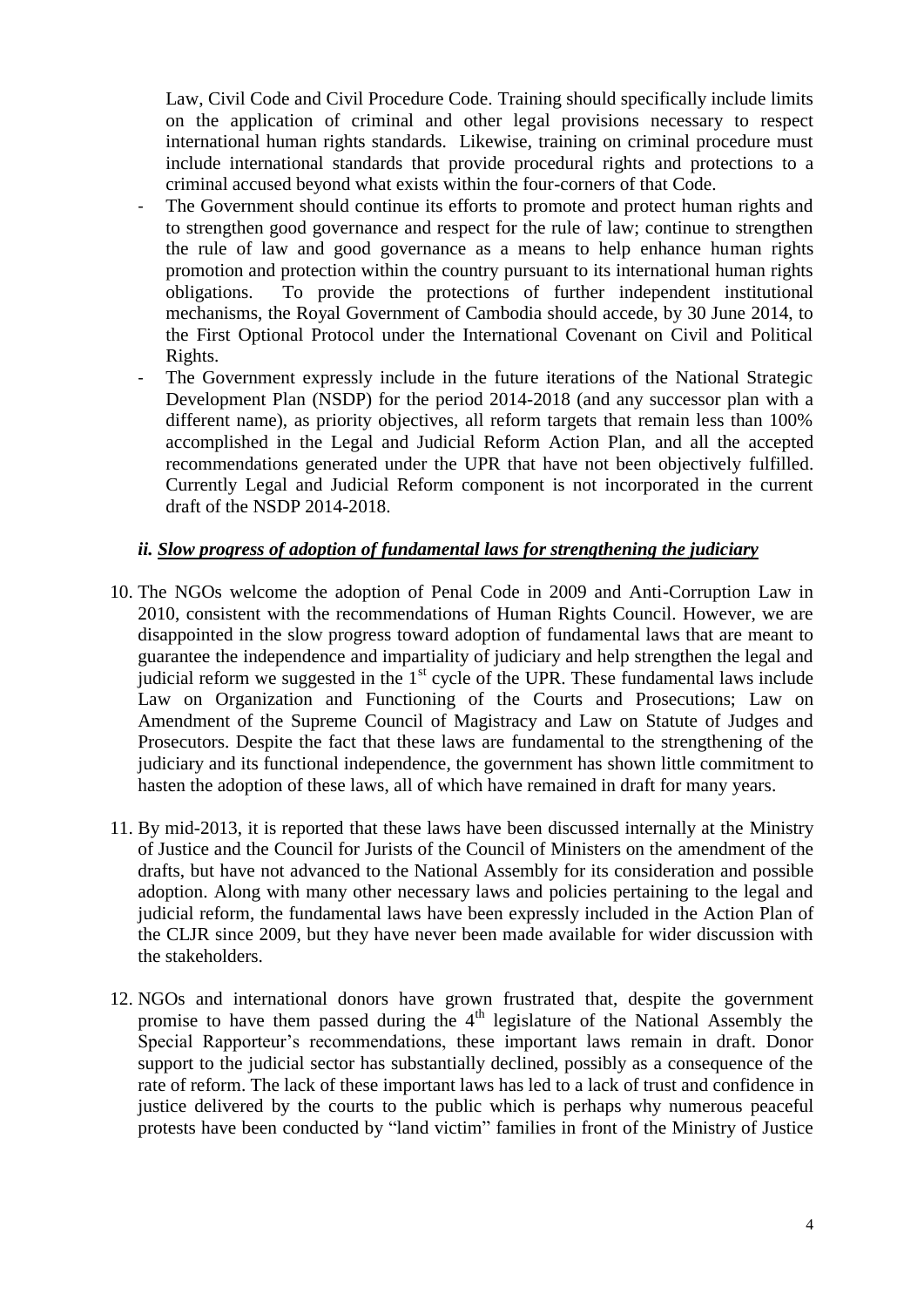and at the courts.<sup>5</sup> They have also demanded the judiciary's reform, in order to provide for their independence and effective, equitable law enforcement.

# 13. **Recommendations:**

- The [new] Cambodian Government<sup>6</sup> shall hasten the adoption of these three fundamental laws in the first year of the  $5<sup>th</sup>$  legislature of the National Assembly in order to ensure the independence and impartiality of the judiciary and create trust among the public;
- Civil society shall be widely consulted prior to any adoption of these laws. The draft laws shall be made available for review by lawyers and other legal professionals, civil society and the general public, and for them to make comments and receive responses from government.
- The Government shall adopt a Law on Legislation Drafting Process so that the law making is a transparent and participatory process with various stakeholders. The draft of that law shall be made available for review by civil society and the general public, and for them to make comments and receive responses from government.

#### *iii. Suppression and Interference by the Executive on the Judiciary*

- 14. The Constitution of the Kingdom of Cambodia recognizes the separation of powers between the executive, the legislative and the judiciary. The Cambodian judiciary, however, has faced many challenges in performing its role as the State's organ to uphold the principle of the rule of law and respecting human rights in this country despite the efforts and contribution that has been made so far. The lack of an enabling environment in such factors as human resources, Government's lack political will and the allocation of adequate national budget to implement the reforms of the law and the judiciary is still the main challenge to enable a strong, competent and independent judiciary that has the trust and confidence among the Cambodian people. Cambodian NGO LICADHO reported that the Cambodian justice system has been used as a useful weapon by the governmental authorities to silence those who assert their rights or question entrenched interests. The report documents that court summons and the threat of arrest have been increasingly used to intimidate human rights defenders.<sup>7</sup>
- 15. Although the Constitution of Cambodia provides for separation of powers between the three main organs of the State, the distinction between these organs in practice is still blurred and the executive branch dominates the judiciary either by the control of resources to the judiciary or in making the appointment to various judicial positions. This remains a key challenge for the country in implementing the rule of law and in promoting and protecting the people's right.<sup>8</sup>
- 16. In particular, there have been a number of cases reported in the media that involve the interference of the executive on the judiciary, both in the domestic courts and the Extraordinary Chambers in the Courts of Cambodia (ECCC). In regard to the cases before

<sup>5</sup> For detail of a series of the peaceful protest of Boeung Kak Lake community, visit: [http://www.licadho](http://www.licadho-cambodia.org/flashnews.php?perm=19)[cambodia.org/flashnews.php?perm=19](http://www.licadho-cambodia.org/flashnews.php?perm=19)

<sup>&</sup>lt;sup>6</sup> Cambodian National Assembly Election will be held on 28 July 2013, therefore the *new* government shall take into account of all of these recommendations.

<sup>7</sup> LICADHO's Report on: "*Human Rights 2012: A Year in Review*" (February 2013), p. 7, available at: <http://www.licadho-cambodia.org/reports/files/176LICADHOReportHumanRightsReview2012English.pdf>

<sup>8</sup> Surya P. Subedi: "*Report of the Special Rapporteur on the Situation of Human Rights in Cambodia*" (16 September 2010), A/HRC/15/16, para. 41, available at: [http://cambodia.ohchr.org/WebDOCs/DocReports/3-SG-](http://cambodia.ohchr.org/WebDOCs/DocReports/3-SG-RA-Reports/A_HRC_CMB16092010E.pdf)[RA-Reports/A\\_HRC\\_CMB16092010E.pdf](http://cambodia.ohchr.org/WebDOCs/DocReports/3-SG-RA-Reports/A_HRC_CMB16092010E.pdf)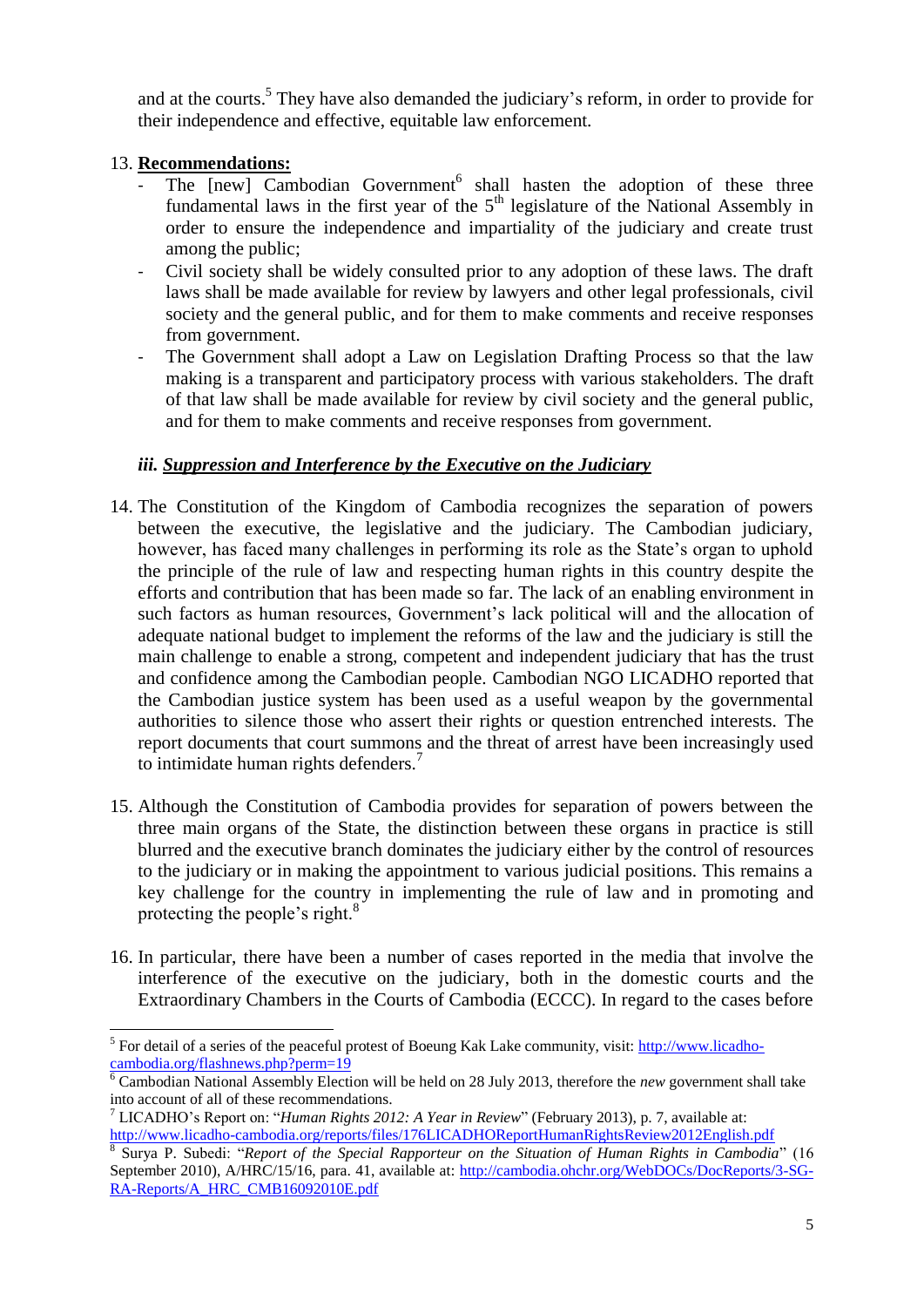the ECCC, particularly Cases 003 and 004, public statements by senior government officials have been identified as interference in their proceedings. 9 The possibly associated fact that these cases have not been moved forward until this time, is telling. Despite the fact that the International Co-Investigating Judge Mark Harmon, has pursued investigation since his appointment to the post in September 2012, there is no full cooperation from his national counterpart.

17. Political interference<sup>10</sup> has also been reported with domestic judiciary in such cases as that of President of Democrats Association and Director of Beehive Radio Station *Mam Sonando*, local ADHOC human rights defender *Chan Soveth*<sup>11</sup> and other land rights activists and defenders including Boeung Kak and Borei Keila community activists $12$ . Mam Sonando was sentenced to 20 years in prison on 01 October 2012, in relation to a socalled secessionist movement in Broma village, Kratie province. No credible evidence was ever produced to support the politically motivated charges against him. Mam Sonando should have been acquitted at the Appeal Court; instead it upheld three of the original charges – articles 28, 504 and 609 of the Penal Code – and added another qualification – article 97(6) of the Forestry Law – in a move that raises serious concerns with regard to rule of law and rights of the defense.

#### 18. **Recommendations:**

- The Government shall uphold the separation of powers as clearly stated in the Constitution and not exert any political interference onto the judiciary.
- The courts shall act independently in conducting the cases without accepting any influence from the government or other external sources. The courts will apply particular scrutiny against interference with regard to cases involving human rights defenders including land rights activists and NGO workers and the opposition activists.
- The judicial branch will adopt policies and procedures of zero tolerance to ensure that judges and prosecutors do not engaged in political activity, including support for political (election) campaigns.
- In regard to the ECCC's Cases 003 and 004, both the Cambodian government and the United Nations shall avoid and prevent all obstacles and interference in any form, including political, administrative and financial, to enable the Co-Investigating Judges the ability to complete their investigation and eventually make independent judicial decisions about the cases. We urge both national and international co-investigating judges to work in full cooperation, and the Cambodian government should support the full cooperation of the judges, to perform their work professionally and with high integrity pursuant to the 2004 Agreement made between the United Nations and Cambodia on the Establishment of the ECCC.

#### *iv. Legal aid provision and access to legal defense*

19. We understand that the *rights to counsel* and *legal aid provision* are prerequisites for ensuring fair trial rights and specifically equality of arms. The right to counsel & legal

Press Release by International Co-Investigating Judge Siegfried Blunk, 10 October 2011 <sup>10</sup> CHRAC's Statement issued on 16 July 2012, available at:

[http://www.chrac.org/eng/CHRAC%20Statement%20in%202012/07\\_16\\_2012\\_Statement%20on%20arrest%20o](http://www.chrac.org/eng/CHRAC%20Statement%20in%202012/07_16_2012_Statement%20on%20arrest%20of%20Mr%20Mom%20Sonando.pdf) [f%20Mr%20Mom%20Sonando.pdf](http://www.chrac.org/eng/CHRAC%20Statement%20in%202012/07_16_2012_Statement%20on%20arrest%20of%20Mr%20Mom%20Sonando.pdf)

<sup>11</sup> ADHOC's Statement: *Human Rights Defender Chan Soveth not Detailed after Questioning*, available at: <http://www.adhoc-cambodia.org/?p=2732> and LICADHO's Report on: [http://www.licadho](http://www.licadho-cambodia.org/reports/files/172LICADHOReportAttacksHRDs2010-2012-Eng.pdf)[cambodia.org/reports/files/172LICADHOReportAttacksHRDs2010-2012-Eng.pdf](http://www.licadho-cambodia.org/reports/files/172LICADHOReportAttacksHRDs2010-2012-Eng.pdf)

<sup>&</sup>lt;sup>12</sup> ADHOC's Statement: *Human Rights Defenders and Activists are Under Fire in Cambodia*, available at: <http://www.adhoc-cambodia.org/?p=3418> and 2012 LICADHO's Report available at: [http://www.licadho](http://www.licadho-cambodia.org/reports/files/176LICADHOReportHumanRightsReview2012English.pdf)[cambodia.org/reports/files/176LICADHOReportHumanRightsReview2012English.pdf](http://www.licadho-cambodia.org/reports/files/176LICADHOReportHumanRightsReview2012English.pdf)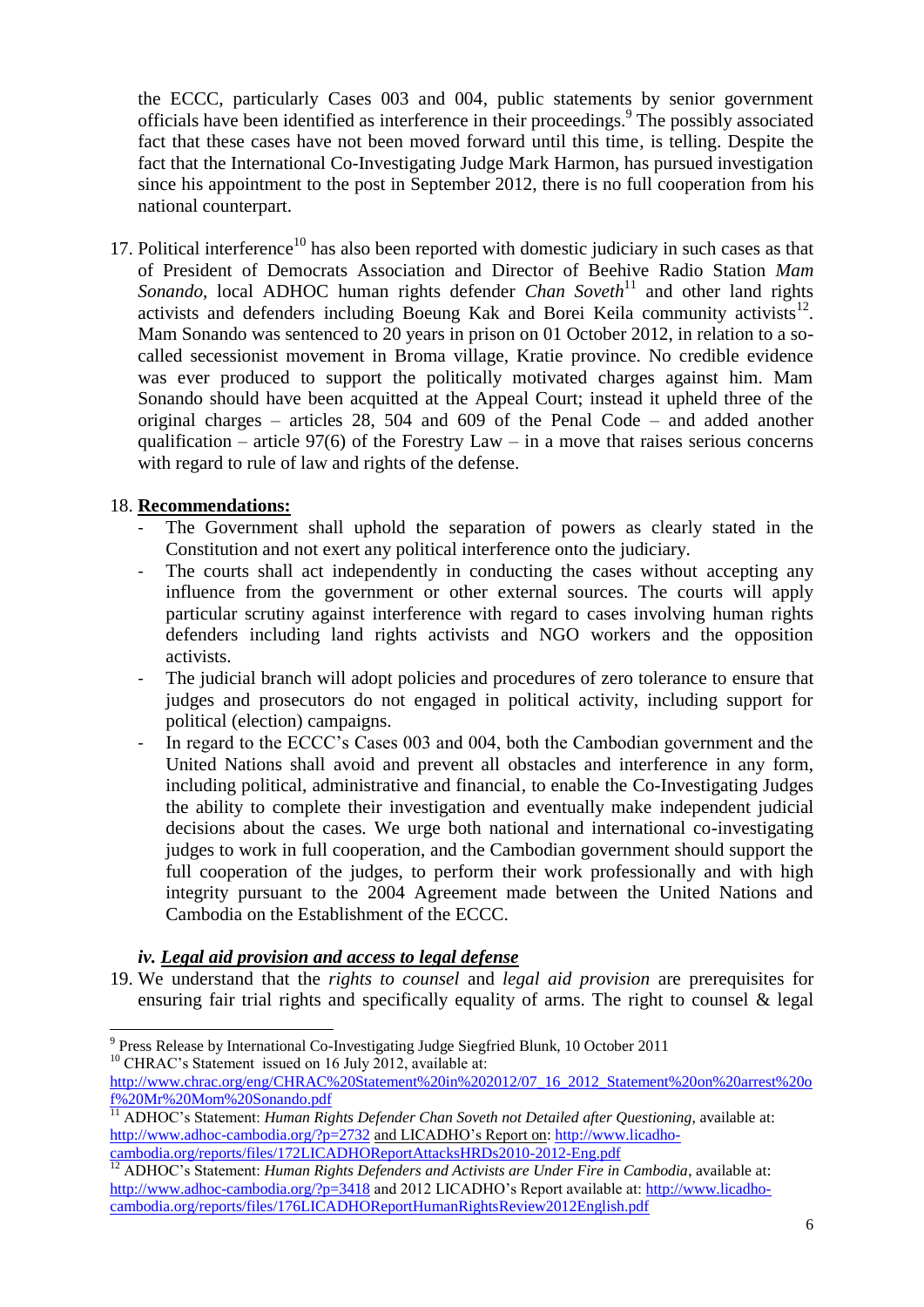representation is guaranteed by the Cambodian Constitution, however in Cambodia, legal aid provision remains a big concern for the poor and others in need, in terms of its accessibility and its quality. These problems are due to several factors, especially the limited number of qualified, licensed lawyers to date. According to 2013 figures, there are 857 lawyers in Cambodia but more than 60% of the lawyers are working in private firms and government institutions; they are not required to provide representation in legal aid cases. Under the Legal and Judicial Reform Action Plan, the Government has paid substantial attention to increasing the quality and quantity of judges and prosecutors through the creation of Royal Training School of Judges and Prosecutors, other training programs for judges and for other judicial professionals in the past years. There has been no similar government effort to build the strength of the defense bar, so this has contributed to an "inequality in arms" in itself.

20. In Cambodia, NGOs have played a crucial role in facilitating and providing legal aid to a large population of vulnerable poor, to victims of human rights violations related to land disputes, and human rights defenders (as well as NGO workers), with the exception of a small contribution provided by the Legal Aid Department of the Bar Association of the Kingdom of Cambodia. The Cambodian government apparently accepts that the right to counsel is very important to a fair trial, but it has made no legal aid policy that would enable this right to be fully realized and respected. The Government has contributed a budget of 200 million riel or USD 50,000 per year, specifically for legal aid support, to the Bar Association. <sup>13</sup> This amount substantially limits the legal resources that can be acquired, and presents issues as to how legal services will be contracted, as most criminal cases are defended by legal aid NGOs. Without a functioning legal aid scheme, Cambodian domestic courts will remain inaccessible to those who need assistance of legal aid -- the country's poor and the vulnerable populations.<sup>14</sup> The legitimacy of court proceedings involving these parties will also remain in question.

#### 21. **Recommendations:**

- The Government should initiate a *Legal Aid Policy* with strong emphasis on the role of the state, including a funding level linked to the budget percentage that funds the Ministry of Justice, in ensuring the right to counsel with the meaningful participation and wider consultation of the CSOs, especially the legal aid NGOs;
- The Bar Association should encourage lawyers to take on *pro bono* cases before and while they are admitted as full members. It should also consider providing legal aid cases to private law firms as precondition of their membership. The Bar Association should consider other policy actions as well, including increasing the percentage of Bar applicants awarded licenses each year, defining roles for paralegals as authorized legal professionals and other actions that may increase resources available for criminal defense;
- The Council of Legal and Judicial Reform could consider and put in its action plan the best practices of the ECCC in regard to right to counsel provided to the accused and to the civil parties in close cooperation with the ECCC's Legacy Secretariat, the relevant CSOs and the Bar Association.

<sup>-</sup><sup>13</sup> Honn, Bun: "*Perspective of Legal professional on the current domestic legal and judicial reform progress*" in Jeudy, Oeung et al: Workshop Report on the Implementation of the ECCC Legacies for Domestic Legal and Judicial Reform", (CHRAC: 2012), p.15, available on:

[http://www.chrac.org/eng/CHRAC%20Statement%20in%202013/03\\_12\\_2013\\_Report%20on%20Legacy%20W](http://www.chrac.org/eng/CHRAC%20Statement%20in%202013/03_12_2013_Report%20on%20Legacy%20Workshop_English_FINAL.pdf) [orkshop\\_English\\_FINAL.pdf](http://www.chrac.org/eng/CHRAC%20Statement%20in%202013/03_12_2013_Report%20on%20Legacy%20Workshop_English_FINAL.pdf)

<sup>14</sup> Sperfeldt, Christoph: Legal Aid Services in Cambodia: Report of Survey among Legal Aid Providers, (CHRAC: 2010), p. 16, available at:

[http://www.chrac.org/eng/CHRAC%20Documents/CHRAC%20legal%20aid%20survey%20English%20new\\_%](http://www.chrac.org/eng/CHRAC%20Documents/CHRAC%20legal%20aid%20survey%20English%20new_%20Nov%2017%202010_%20FINAL.pdf) [20Nov%2017%202010\\_%20FINAL.pdf](http://www.chrac.org/eng/CHRAC%20Documents/CHRAC%20legal%20aid%20survey%20English%20new_%20Nov%2017%202010_%20FINAL.pdf)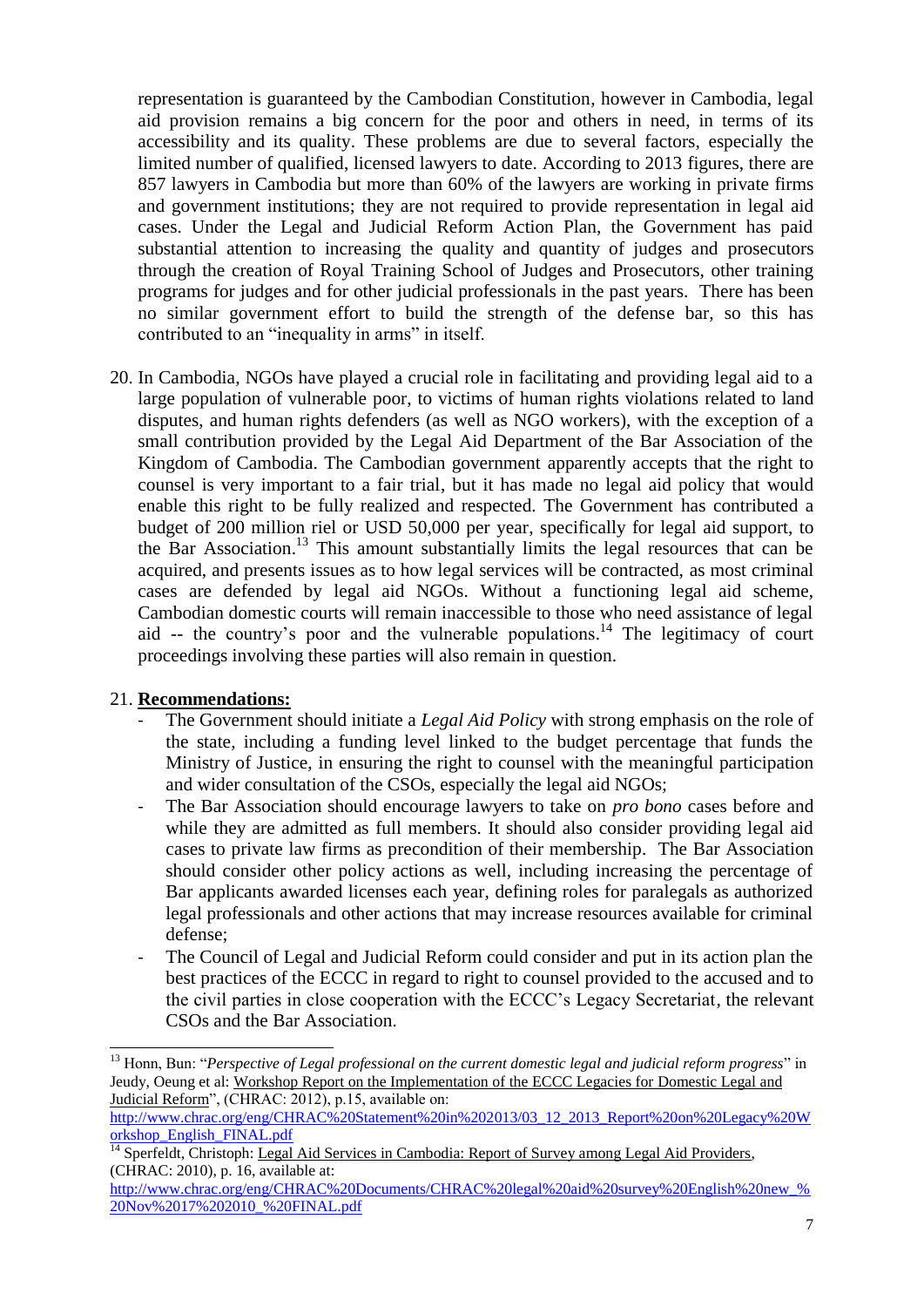The Council for Legal and Judicial Reform shall continue working very closely with relevant Ministries and other stakeholder to continue legal and judicial reforms and harmonization of the laws with international human rights instruments and develop concrete action plan to implement.

# *v. Corruption within the judiciary and limited resources allocation for court officials*

- 22. Trust and confidence in the Cambodian judiciary become lower and lower when it comes to cases that involve human rights defenders and activists. There have been a number of reports on corruption committed within the judiciary system, where all the judges and prosecutors are underpaid.<sup>15</sup> There has also been an indication that lawyers must spend substantial time to communicate with the court clerks to convince them to "waive" otherwise required payments associated with the filing of a complaint, for taking a matter to trial or for speeding up the case.<sup>16</sup>
- 23. The Anti-Corruption Unit (ACU) was established in 2006 to undertake certain measures to fight against corruption at all levels and sectors through three main pillars: education, prevention, and law enforcement.<sup>17</sup> In 2011, after the Unit was redefined following the enactment of the Anti-Corruption Law, it took serious action in a few cases of judicial corruption, for instance, legal action was taken by the unit against former Pursat Provincial Court Prosecutor *Top Chan Sereyvuth* and he was ultimately sentenced to 19 years imprisonment for corruption, extortion and false imprisonment.<sup>18</sup> This provides some indication that judicial officials such as judges and prosecutors are involved in corruption practices and that the integrity of the cases and judiciary is become less respected by the public as well as the international community. More direct evidence of this fact can be found in Transparency International's Global Corruption Barometer report which asks citizens about their experiences and views of corruption. In the 2010/11 GCB, Cambodians described their judiciary as the most corrupt institution in the country, rating it a 4.0 (on a scale of 1 to 5, where 5 reflects the greatest level of corruption).<sup>19</sup>

# 24. **Recommendations:**

- The Government should budget for the judiciary at a level that provides a reasonable salary for judges, prosecutors and clerks, while at the same time adopting taking consistent affirmative steps to eliminate informal payments of any type in the courts, and the adoption and enforcement of ethical standards that allows no corruption in the courts, whether associated with financial, political or other incentives. The budget should otherwise permit the courts to perform their role properly and effectively;
- Under the Anti-Corruption Law, the Anti-Corruption Unit should act independently and professionally to actively investigate corruption cases pursuant to the Criminal Code and Anti-Corruption Law by sending them to trials. The Anti-Corruption Unit should be required to report quarterly on the number and types of cases that it received, disposed of and has pending, noting the types of cases categorically and accounting for all allegations reported to it.

-

 $15$  Ibid, p. 13

 $^{16}$  Ibid, p. 13

<sup>&</sup>lt;sup>17</sup> See more on:

[http://www.acu.gov.kh/en\\_index.php?4a8a08f09d37b73795649038408b5f33=home&03c7c0ace395d80182db07](http://www.acu.gov.kh/en_index.php?4a8a08f09d37b73795649038408b5f33=home&03c7c0ace395d80182db07ae2c30f034=2) [ae2c30f034=2](http://www.acu.gov.kh/en_index.php?4a8a08f09d37b73795649038408b5f33=home&03c7c0ace395d80182db07ae2c30f034=2)

<sup>&</sup>lt;sup>18</sup>See more on[: http://www.cambodian.info/the-former-prosecutor-top-chan-sereyvuth-is-sentenced-to-19-years](http://www.cambodian.info/the-former-prosecutor-top-chan-sereyvuth-is-sentenced-to-19-years-in-jail/2228/)[in-jail/2228/](http://www.cambodian.info/the-former-prosecutor-top-chan-sereyvuth-is-sentenced-to-19-years-in-jail/2228/)

<sup>&</sup>lt;sup>19</sup> http://gcb.transparency.org/gcb201011/results/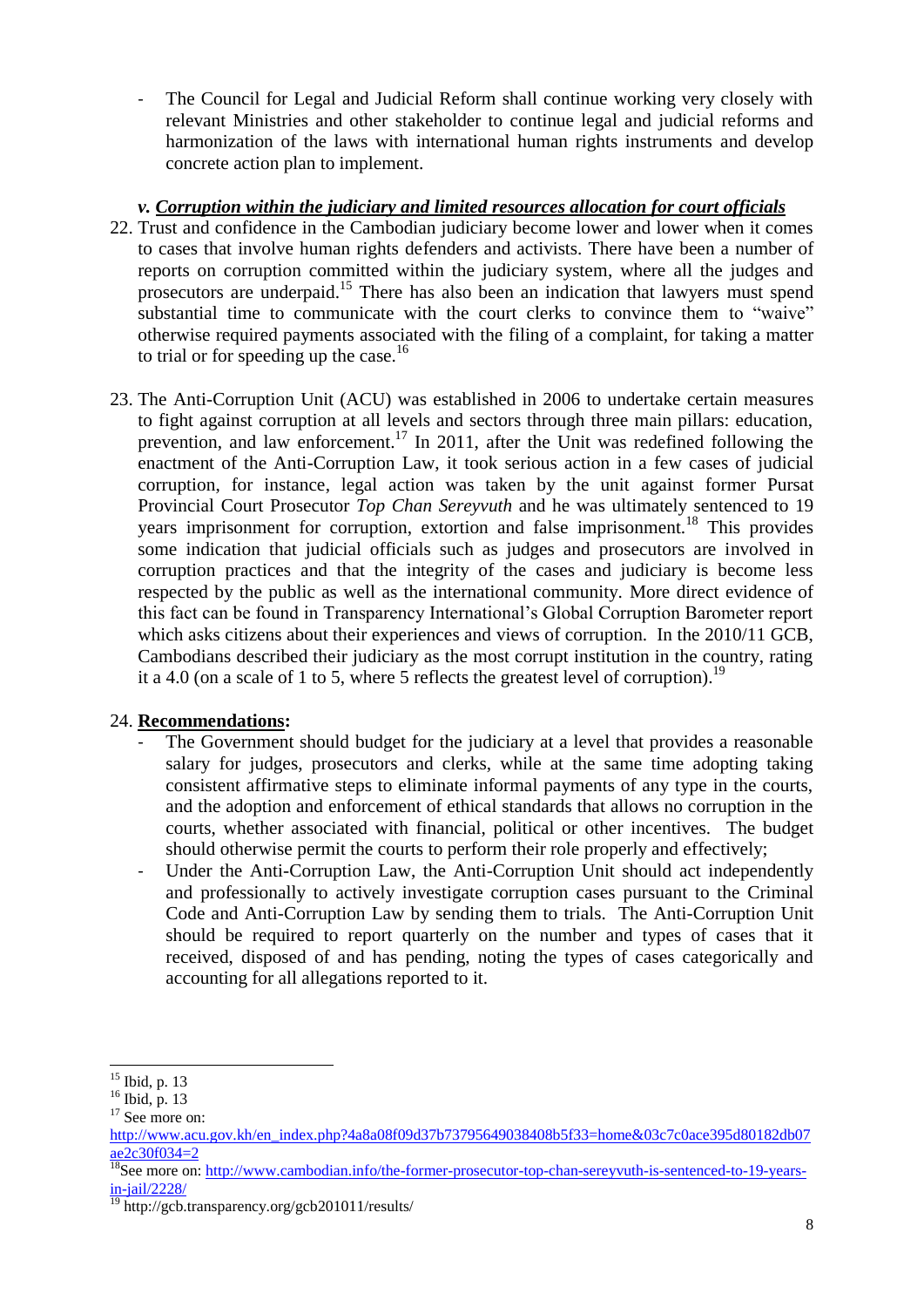# *vi. Openness and Transparency on Legislation Drafting Process*

25. There is no standardized practice by which the Government or Members of Parliament consult or discuss with the people in general, and civil society in particular, on any draft law and policy, despite the fact that the government seems to regard civil society as a partner in societal development. This results in a lack of transparency and open engagement and dialogue. There is no Law on Legislative Drafting Process that guides how legislation is drafted and adopted, despite the fact the relevant ministry has initiated a so-called "Legislation Drafting Process" framework.

#### 26. **Recommendations**

1

- The Government should initiate a Legislation Drafting Process Law that outlines how legislation is drafted and adopted as a law of the country.
- The Government should widen its consultation process on the development of policy, legislation and regulations to ensure that all legislative instruments are assessed as to their positive and negative impacts on human rights.
- Because of its impact on future comment and consultation opportunities, the Legislation Drafting Process Law described above should be the subject of particularly extensive consultation opportunities, for the public, civil society and political parties.

# *vii. Best Practices at the ECCC: Legacy for Domestic Court Reform*

- 27. Since the Extraordinary Chambers in the Courts of Cambodia is a hybrid tribunal established to prosecute the senior leaders and the most responsible persons of serious crimes committed during the Khmer Rouge regime between 17 April 1975 to 6 January 1979, created by the Cambodian government and the United Nations, it has proven some best practice or legacy elements for domestic court reform. The ECCC uses domestic laws and is necessarily complemented by international jurisprudence to deal with serious crimes, and therefore the procedures at the ECCC can be used for domestic court reform, taking into consideration the many challenges the domestic courts have been facing.<sup>20</sup>
- 28. The ECCC is considered a model court, $^{21}$  from which good practices should be taken into account by the Council for Legal and Judicial Reform, with the ECCC, to develop long term reform for the domestic court. Despite other issues, there has been some agreement on the positive legacies of the ECCC that would include: *jurisprudential legacy, judicial legacy with regard to civil party participation, fair trial and trial monitoring, outreach, achieving and documentation of the ECCC documents, witness support and forensic psychological assessment and access to justice for women.* 22
- 29. The standard courtroom configuration of the ECCC should be important for domestic courts and should be adopted by courts throughout the country. The design reflects the equality of the parties (prosecutor, defense and civil party), with a logical placement of the trial judge

<sup>20</sup> Surya P. Subedi: "*Report of the Special Rapporteur on the Situation of Human Rights in Cambodia*" (16 September 2010), A/HRC/15/16, para. 62, available at: [http://cambodia.ohchr.org/WebDOCs/DocReports/3-SG-](http://cambodia.ohchr.org/WebDOCs/DocReports/3-SG-RA-Reports/A_HRC_CMB16092010E.pdf)[RA-Reports/A\\_HRC\\_CMB16092010E.pdf](http://cambodia.ohchr.org/WebDOCs/DocReports/3-SG-RA-Reports/A_HRC_CMB16092010E.pdf)

<sup>&</sup>lt;sup>21</sup> Welcome Remark by H.E. Tony Kranh, Acting Director of ECCC Administration in a High-Level Conference on "*Hybrid Perspectives on the Legacies of the ECCC*" jointly organized by ECCC and CHRAC, 13-14 September 2012, p. 15. See more report available at:

[http://www.chrac.org/eng/CHRAC%20Documents/Conference%20Report%20on%20Legacies%20of%20the%2](http://www.chrac.org/eng/CHRAC%20Documents/Conference%20Report%20on%20Legacies%20of%20the%20ECCC_English_FINAL.pdf) OECCC\_English\_FINAL.pdf

 $\frac{22}{22}$  See more in the whole Conference Report "*Hybrid Perspectives on the Legacies of the ECCC*", available at: [http://www.chrac.org/eng/CHRAC%20Documents/Conference%20Report%20on%20Legacies%20of%20the%2](http://www.chrac.org/eng/CHRAC%20Documents/Conference%20Report%20on%20Legacies%20of%20the%20ECCC_English_FINAL.pdf) [0ECCC\\_English\\_FINAL.pdf](http://www.chrac.org/eng/CHRAC%20Documents/Conference%20Report%20on%20Legacies%20of%20the%20ECCC_English_FINAL.pdf)